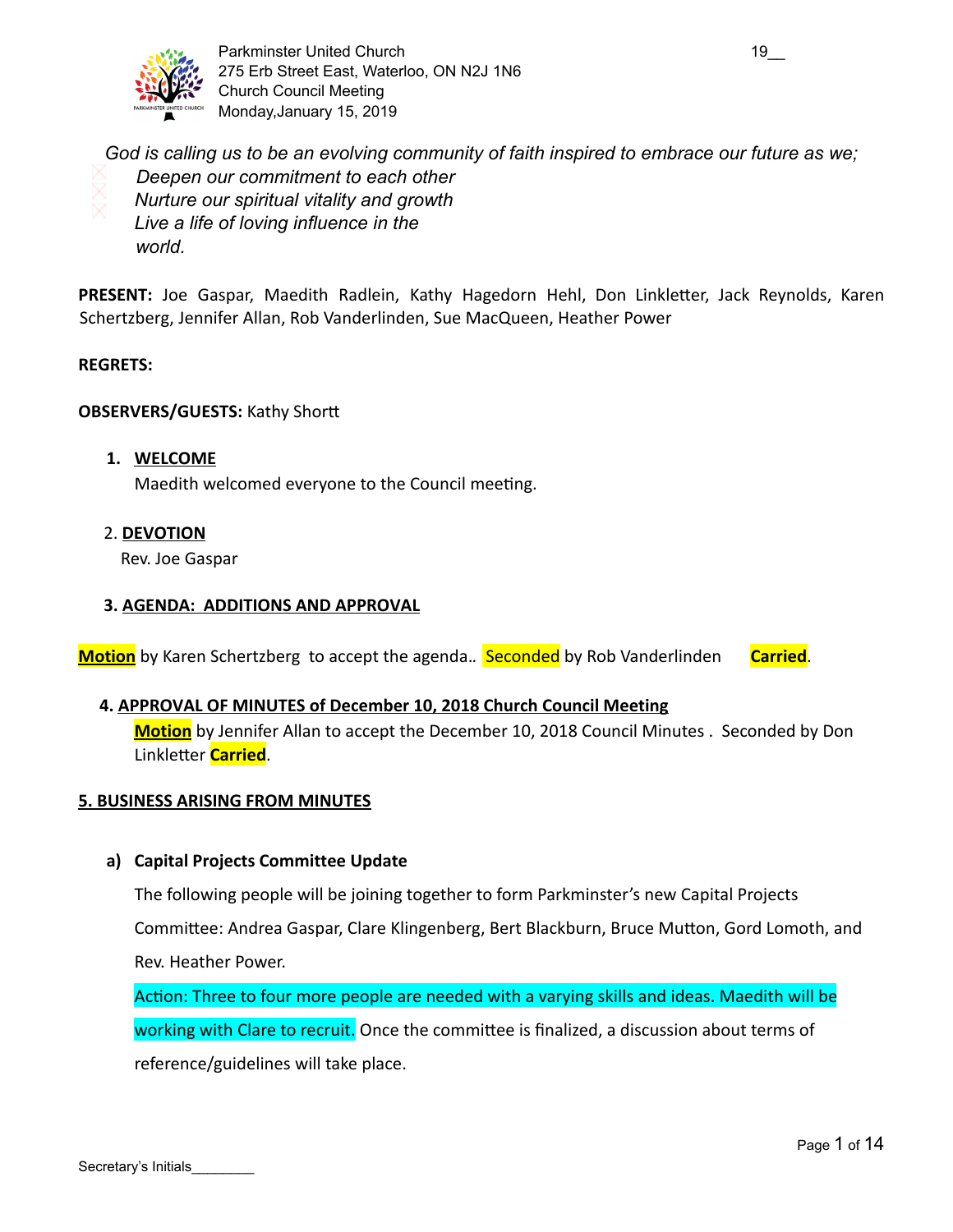

Jack Reynolds has drafted an outline that can be shared.

## **b) MT Space Theatre Co. Update**

MT Space Theatre Company was looking for rehearsal space at a reduced rate, but with a long term commitment. Rev. Joe Gaspar followed up with various committees and shared terms with MT Space. Despite our offered terms (e.g., rent that fit their criteria), they have decided not to pursue our location.

## Action: Rev. Gaspar will follow up to better understand their decision.

These types of opportunities are important and we want to ensure that we are welcoming. It was noted that our rental income has increased. It's now about \$18 000.

## **c) Summer Student Grant Application**

Bruce Mutton shared a grant proposal with Council to acquire two 2 summer students to write a dramatic presentation to be used at some time during the year or that could be used for a fundraiser. The students would work to create a script and/or DVD. Bruce Mutton offered to provide the supervision along with other possible volunteers.

## *Discussion*

Council believes that it's important to give people the opportunity to pursue their passions and that these types of opportunities are great for children. However, some questions were raised about logistics. Where would this take place? Does this make sense to have 2 students write a script or does it make more sense to buy a script? Isn't dramatic writing complex and time consuming? Could the summer students support our stewardship instead? Could we coordinate some of our capital projects with the students (e.g., spruce up the church…)

#### *Decision*

Based on the resources we have right now, it might be something we propose for the following year, giving us the time to do the groundwork needed. It's a great idea that needs more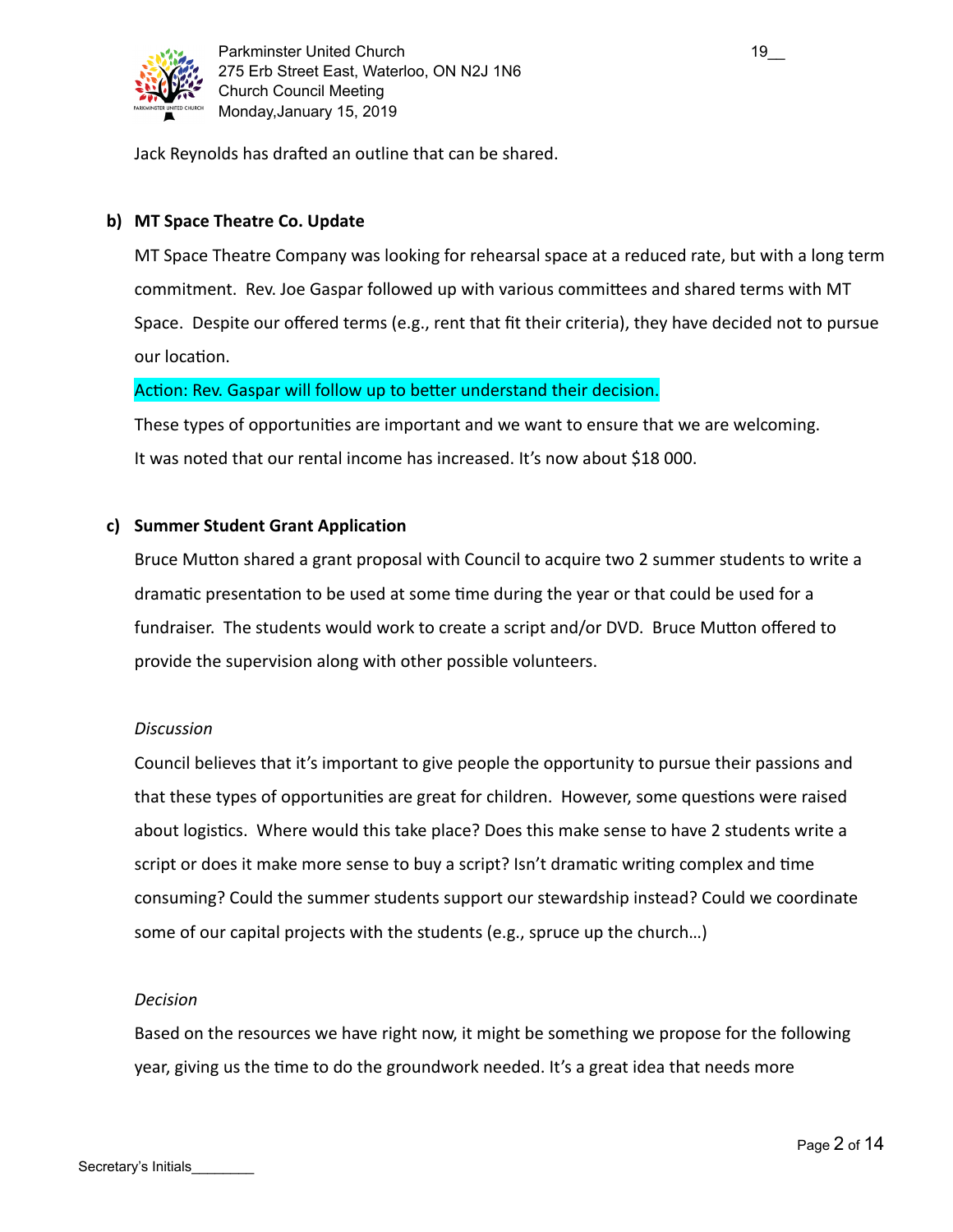

Parkminster United Church 19\_2000 19\_2000 19\_2000 19\_2000 19\_2000 19\_2000 19\_2000 19\_2000 19\_2000 19\_2000 19\_2 275 Erb Street East, Waterloo, ON N2J 1N6 Church Council Meeting Monday,January 15, 2019

consultation and planning. Developing a project that fits in with our mission, such as partnering with the university theatre department and producing something to support the truth and reconciliation committee, would be worthwhile.

Action: Maedith will contact Bruce to let him know our decision. She will also share this with Nancy Dykstra as an idea to consider for the truth and reconciliation committee

## **NEW BUSINESS**

#### 6 **. Approval of Baptism Policy**

Rev. Gaspar and Rev. Power were looking for approval of the revised baptismal policy. Rev. Gaspar shared the key changes to the previous policy that dates back to 2008. Interim minister, Rev. Meg Grieve, made several suggestions such as baptisms being done on request as opposed to 3 times per year; dropping the the need for classes; giving the option of a baby blessing as a way to ritually mark a child's birth so the requirement of membership could be dropped. The new policy adopts Rev. Grieve's suggestions. A change is that at least one parent must be baptised or confirmed.

#### Discussion

The new policy is more inclusive. If we make it difficult for people to have their child baptized, then we might be shutting a door for drawing people in. A parent could be baptised with their child. It's best to err on the side of openness.

How will we communicate this revised policy? The new website will have the new policy.

Motion by Sue MacQueen to approve the revised baptismal policy. Seconded by Jennifer Allan Carried.

## 7. **Cluster Kick-Off (Role of Council)**

A Cluster discussion is being initiated by Forest Hill United Church. The new governance structure created very large regions. Clusters will give churches the opportunity to connect at the local level. The meeting is on Jan. 22nd from 7-9 p.m. at Forest Hill United.

**Discussion** 

Is this something that is separate from Parkminster? If it does take off, how do we manage the communication? We will need to develop a process for people to take information back to council.

We will see how many people attend and how things evolve. The contact person could be one of the Region 8 reps when we fill the positions.

Action: Maedith & Joe will report back to council regarding the outcome of the meeting.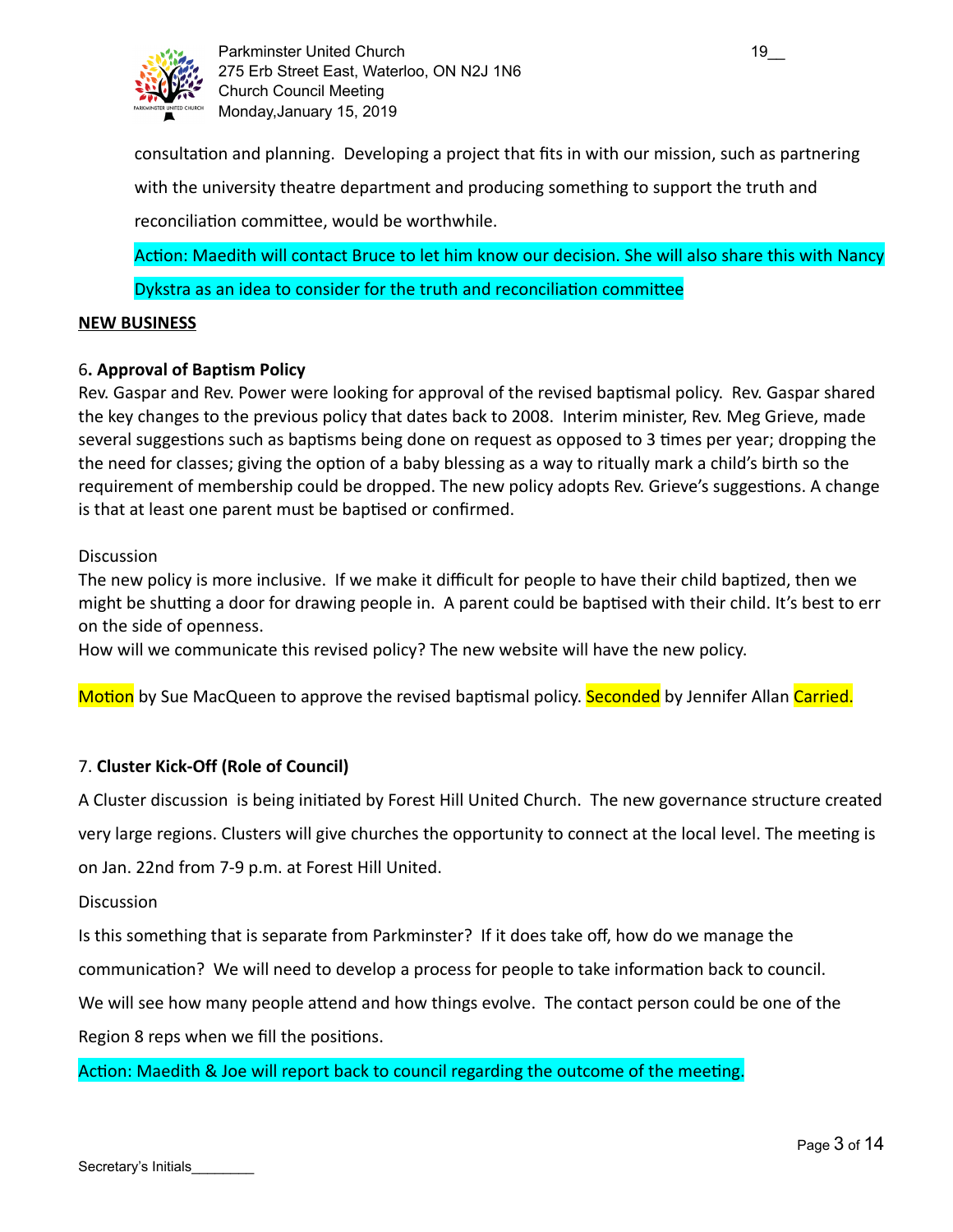

## 8. **Council Review Feedback - Maedith**

The results from the six reviews received were tabulated. Overall, people seemed generally satisfied with how council runs; however, the governance model needs some 'tweaking'. Council members took some time to read through the results/feedback as it contained a lot of information.

**Discussion** 

Below are some of the comments regarding the feedback:

-need to create time for strategic planning

-if we are going to review our processes, we need to thoughtfully consider what we can do to improve

-communication issue seems to be prevalent

-create a checklist (e.g., who needs to be informed, consulted)

-committee chairs have been submitting reports to council meetings; liaisons have been submitting

reports of council meetings to chairs

-a committee was formed to go over the report and come back to council with suggestions

- Action items: Maedith, Joe & Kathy S. will meet to analyze the review and make recommendations

-Other suggestions;

-In the Minutes highlight action items and the name of the person(s) responsible

-Put a blurb each month in What's Up called Council Bites - small and digestible

Action: The Chair will send Melanie Council Bites after each meeting

## **9.Financial Report - Jack Reynolds**

- expressed appreciation to Marilyn Hill for the days she spent this year-end, and every year-end, on offering envelopes, PAR, etc.
- expressed thanks to Gregg King for the many hours he spent on the year-end review and on the preparation of tax receipts.
- read to Council the email Gregg sent to Maedith, and subsequently passed on to Jennifer Allan for the annual report, indicating that his review was completed with no concerns.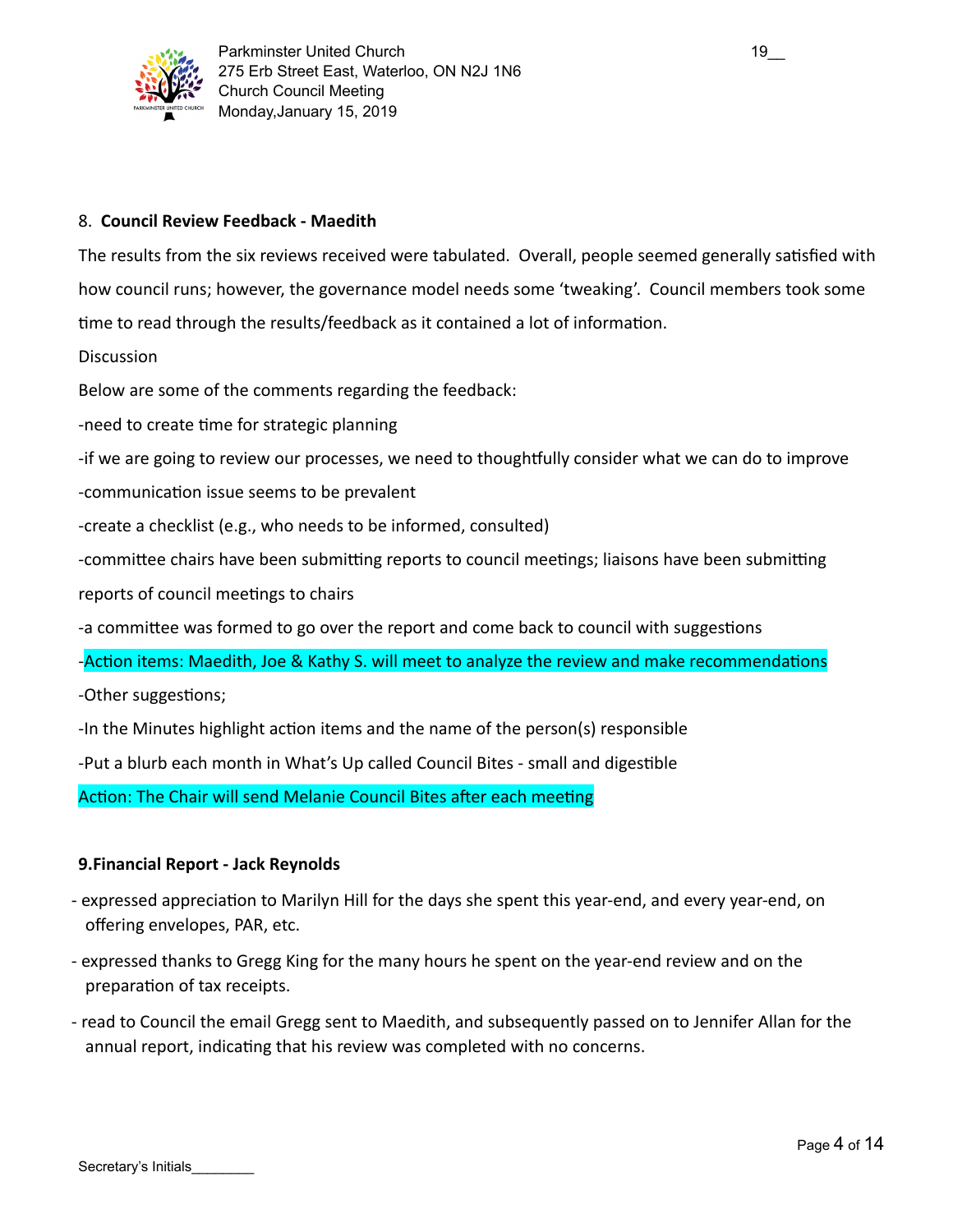

Parkminster United Church 19\_000 \ \ \ \ \ \ \ \ \ \ \ \ \ 19 275 Erb Street East, Waterloo, ON N2J 1N6 Church Council Meeting Monday,January 15, 2019

- indicated that, in view of the work required and the very limited number of questions asked over the past several years, there will not be a 'budget' meeting for the congregation this year...all communication will be done at the annual meeting.
- reported that John Watson, heading the Food Truck Committee, is exploring a way to very significantly reduce the number of volunteers needed--with a solution that would avoid having to carry tables and chairs in and out.
- provided the year-end financial statements to Council prior to the meeting and did a slide presentation summarizing the year's results and the proposed budget for 2019.

Motion by Jack Reynolds that the financial statements for the year ended December 31, 2018 be approved. Seconded by Sue MacQueen CARRIED

Motion by Jack Reynolds that the budget proposed for 2019 be approved. Seconded by Jennifer Allan **CARRIED** 

It was noted that the Stewardship Campaign will make a difference.

#### **10. Liaison Reports**

## **Community** Jennifer Allan **Inclusive Ministries**

- Met January 8
- Next potluck is on Saturday, January 26th and the speaker will be the Rev. Jenn Hind-Urquhart, the Pastor at Emmanuel United Church. She will share her coming-out story and how she found love in an unlikely place; the Church! We would love to see more Parkminster members at the potluck.
- Inclusive Ministries voted to sponsor a support group, Affirming Evangelicals Network which will use a room in the church to meet once a month.
- We are planning to begin a coffee hour and games event for Seniors once a month. This is in partnership with Outreach. If it is successful and we get support running this event we will increase its frequency. (Watch for the announcement if anyone at Council wishes to volunteer)

## **Outreach**

- Met January 9
- Outreach and Inclusive committees are working together to begin a monthly coffee/games, knitting time for Seniors (mostly) in February.
- February is always Potato Blitz month so Elna will soon be recruiting volunteers for that day.
- Preparing to organize volunteers to help at the Wayside Cafe at Emmanuel United Church.

## **Property**

● Has not met since last month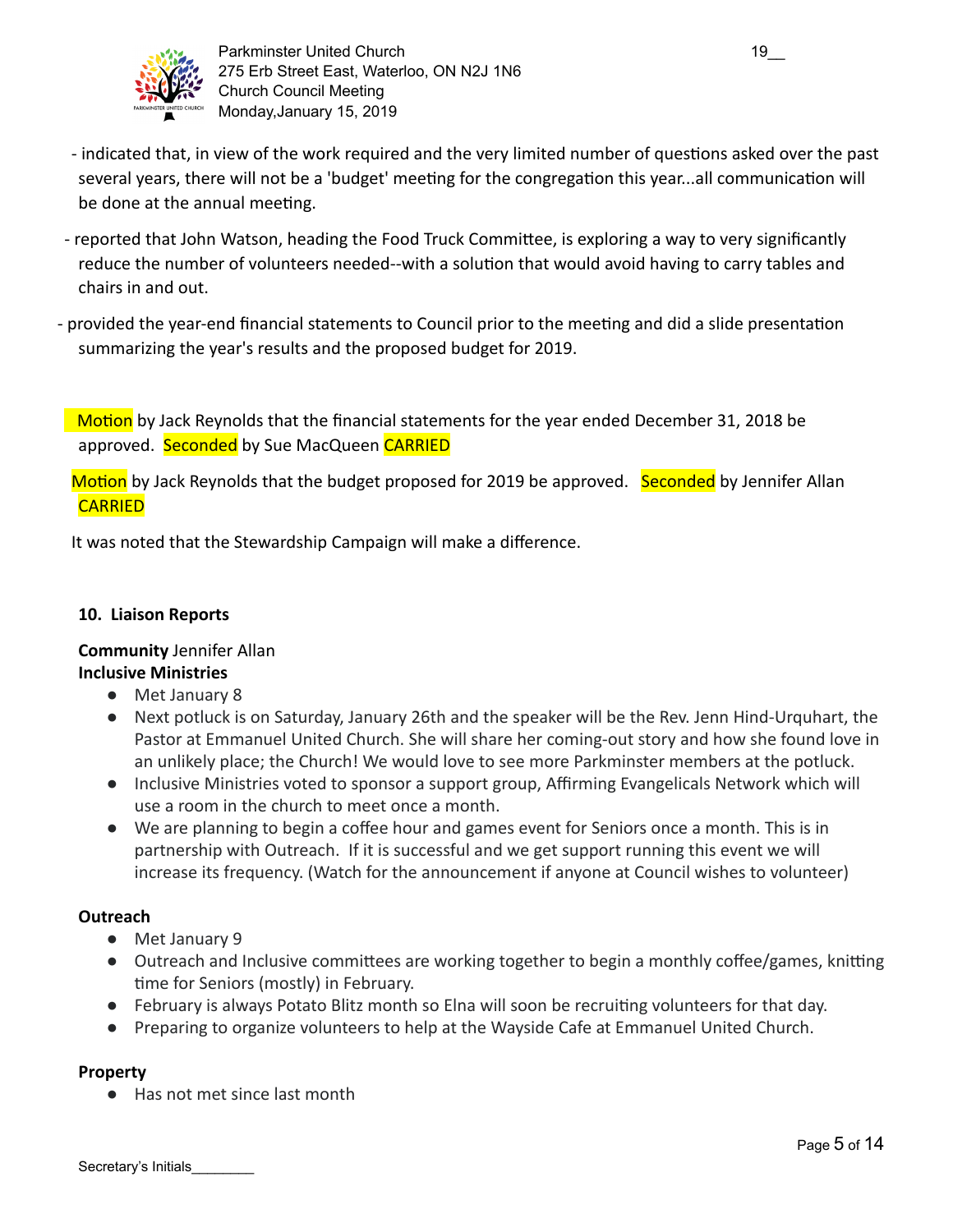

• Continuing maintenance

Did not hear from Food Trucks or Re-Settlement

## **Development** Rob Vanderlinden

#### **Stewardship**

- We haven't met for the month of January as of yet but our main focus for this year will be a stewardship campaign that will continue educating the congregation on the following:
	- 1. benefits of being on PAR
	- 2. Legacy Giving
	- 3. Regular giving
- Here are updated numbers on how Parkminster is contributing
	- 1. Canada helps (1 person) linked to the PUC website
	- 2. 5 people/families, contribute through the UCC foundations (Legacy Giving)
	- 3. 95 people/families are on PAR with more pending
	- 4. 28 people/families use monthly envelopes
	- 5. 22 people/families use weekly envelopes
	- 6. 78 people/families are occasional contributors
- Stewardship will be continuing to hold workshops on Legacy Giving for those who expressed interest in learning more about the process.
- It is our goal to have most of the congregation on PAR by the end of 2019.

#### **Christian Education**

- $\bullet$  Date Night event Saturday February 16<sup>th</sup>.
- $\bullet$  Soup Lunch Sunday, March 24<sup>th</sup>.
- Confirmation Class anywhere from 4 to 8 youth being confirmed this year.
- Schedules have been rearranged to cover classes after the sudden passing of Isobel McGregor.

#### **Worship**

● Worship/Music Calendar

| <b>Date</b> | Theme/topic                     | Preaching |
|-------------|---------------------------------|-----------|
| Jan 13      | Baptism of Jesus                | Joe       |
| Jan 20      | Wisdom-Week 2-Wisdom and Fear   | Joe       |
| Jan 27      | Wisdom-Week 3-Wisdom and Change | Joe       |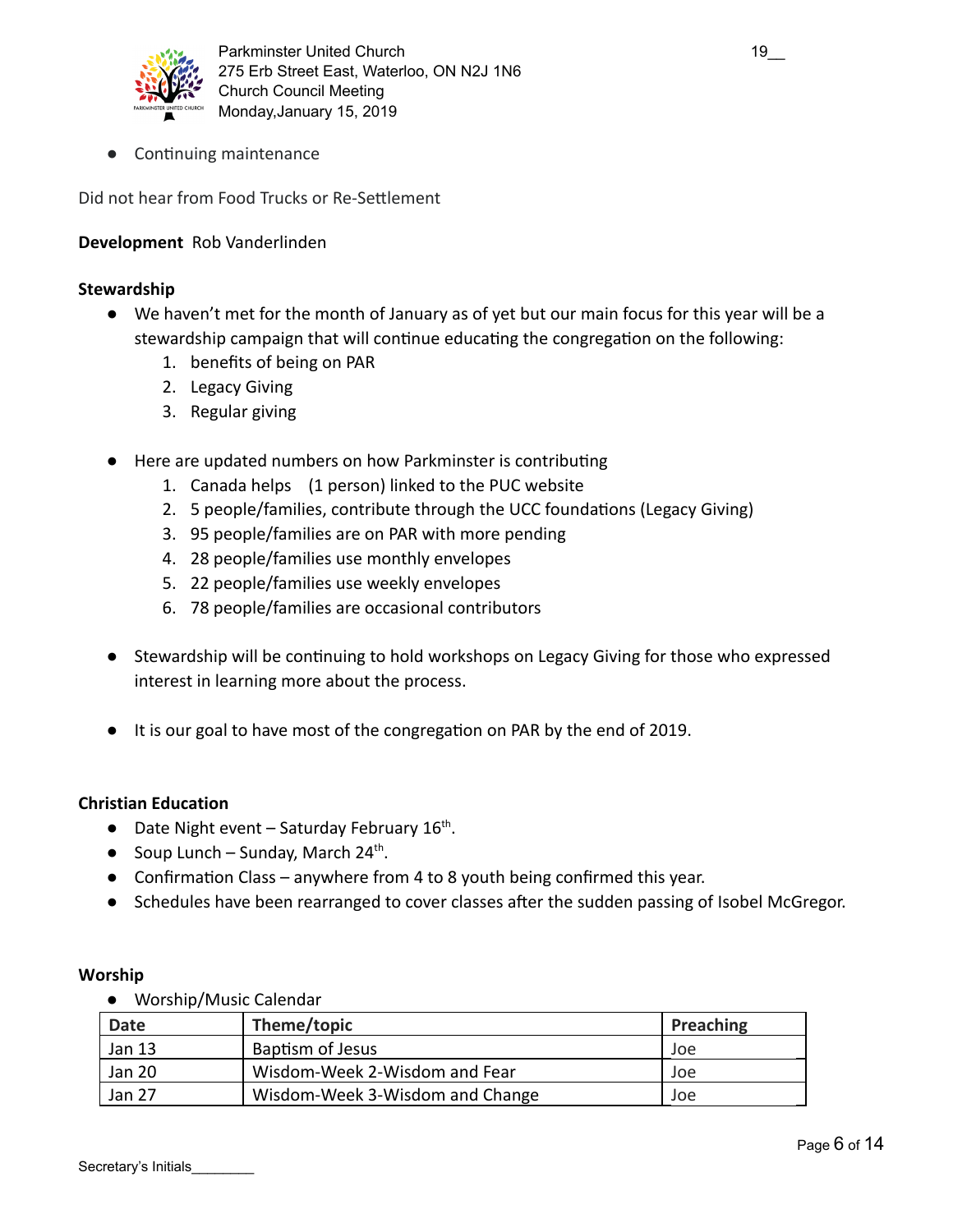

| Feb 3<br>Feb: Black<br>History Month -<br>special sermon<br>series | 4 <sup>th</sup> Sun after Epiphany                                                                                        | Joe                                 |
|--------------------------------------------------------------------|---------------------------------------------------------------------------------------------------------------------------|-------------------------------------|
| Feb 10                                                             | 5 <sup>th</sup> Sun after Epiphany                                                                                        | Joe                                 |
| Feb 17                                                             | 6 <sup>th</sup> Sunday after Epiphany                                                                                     | Joe                                 |
| Feb 24                                                             | Celebration of African-Canadian contributions to the<br>church<br>Possibly Outreach Sunday and Plett Centre Soup<br>Lunch | Laura Mae<br>Lindo special<br>guest |
| Fri., March 1                                                      | World Day of Prayer - Parkminster not hosting                                                                             |                                     |
| March <sub>3</sub>                                                 | Transfiguration-Scouting Sunday                                                                                           |                                     |
| Wed., March 6                                                      | Ash Wednesday-Shared service                                                                                              |                                     |
| March 10                                                           | Lent 1- Communion (in the pews) (Neil away(                                                                               |                                     |
| March 17                                                           | Lent 2- Working Centre – initiative from UGO-IGO                                                                          | Joe Mancini<br>guest speaker        |

## **Communion Schedule**

| Sunday March 10 2018-First Sunday in Lent                      | Grace    |
|----------------------------------------------------------------|----------|
| Sunday April 21 2018 - Easter Sunday                           | Response |
| Sunday June 9 2018-Pentecost Sunday. This one may be cancelled | Grace    |
| depending what happens around Music Sunday or the Anniversary  |          |
| service.                                                       |          |

## **Connections Don Linkletter**

Communications: There were no concerns to report. On Monday, Jan. 14<sup>th</sup>, Melanie, Marilyn, Bert and Terry took part in a training session to teach them how to maximize the effectiveness of the Erb Street electronic sign. Melanie continues to work on increasing the attractiveness and usefulness of the lobby monitor.

Nominating Committee: All positions have been filled with the exception of Community Liaison and Region 8 reps. The Committee will continue to recruit for these positions right up to the day of the Annual Congregational Meeting, if necessary. (Until the direction and goals of the Adult Education Committee have been reviewed and evaluated by the ministers no one will be recruited for this committee.)

Membership & Pastoral Care: Plans are underway to have a Chili Lunch on Sunday, Feb, 24<sup>th</sup>, and a **luncheon for new people** attending Parkminster will be held on March 31, 2019.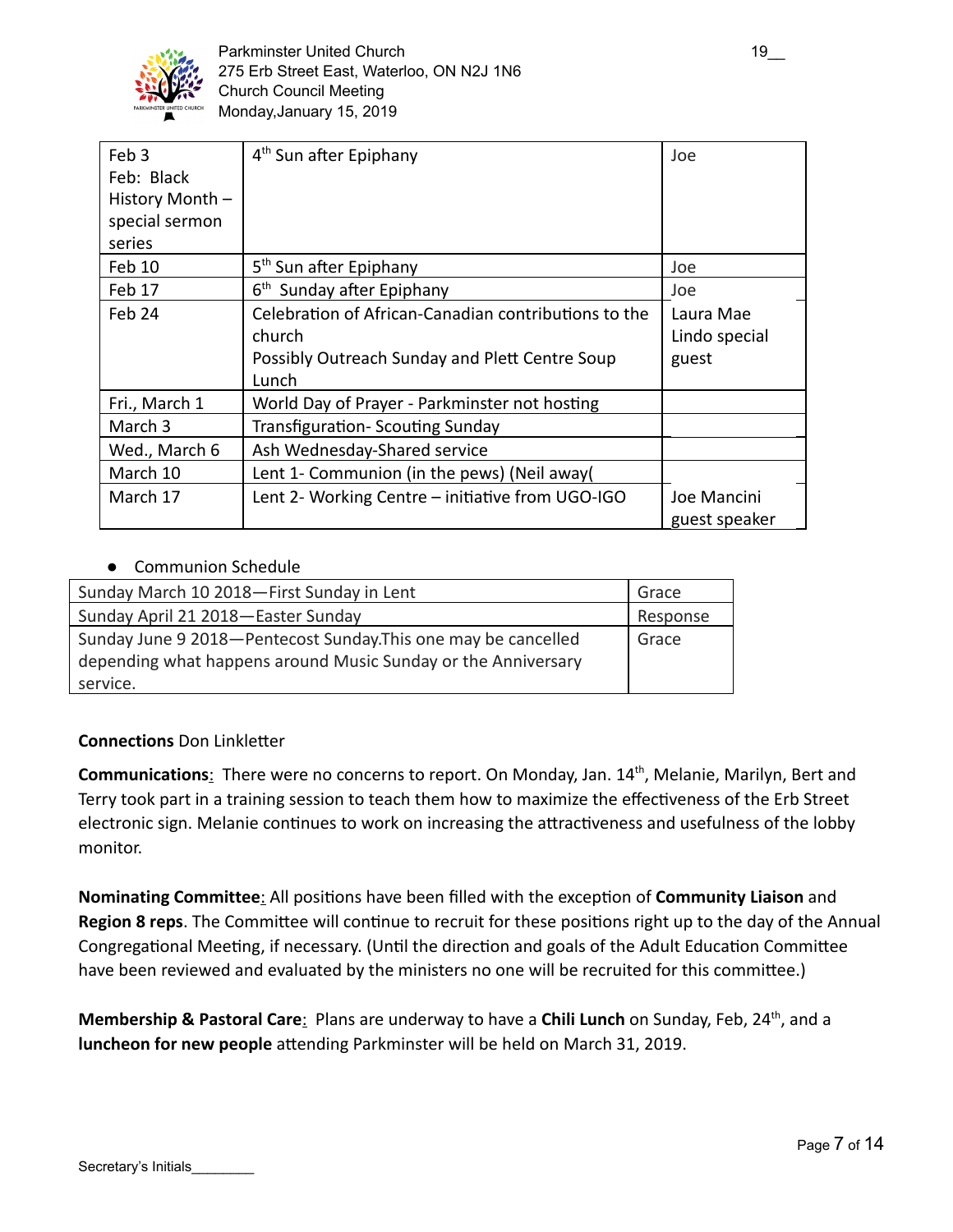

Parkminster United Church 19\_000 \ \ \ \ \ \ \ \ \ \ \ \ \ 19 275 Erb Street East, Waterloo, ON N2J 1N6 Church Council Meeting Monday,January 15, 2019

Rob will prepare the liaison report to be shared with chairs.

## **13. A.O.B.**

Jack Reynolds spoke about the disappointing series of articles appearing recently in the Waterloo Chronicle about the future of churches in our community--essentially saying that there will be an almost unstoppable continuation of churches closing...with no other solutions offered. Jack urged that Council in 2019 work at strategic planning to keep Parkminster the vibrant, caring, unique community it is. There has never been more need to provide moral guidance and leadership for youth; and a great need for those in the 55-70 age group to connect with a community after leaving the workforce. Parkminster needs to develop strategies aimed at these demographic groups. Jack mentioned just one example of something that could be done...a speaker series, open to the public, drawing on those in Parkminster and others who can speak on topics that would be of interest to the congregation and others in K-W. We can make this a focus in our grant applications - the United Church has funding for seniors programs.

## **14. Closing Prayer- Rev. Heather Power**

## **ADJOURNMENT**

Meeting adjourned at 8:30 p.m.

**NEXT MEETING: Tuesday, February 19, 2019 @ 6:30 p.m.**

**Maedith Radlein, Chair** Kathy Hagedorn Hehl, Secretary Kathy Hagedorn Hehl, Secretary

## **Attachments** :

1) Financial Reports (4)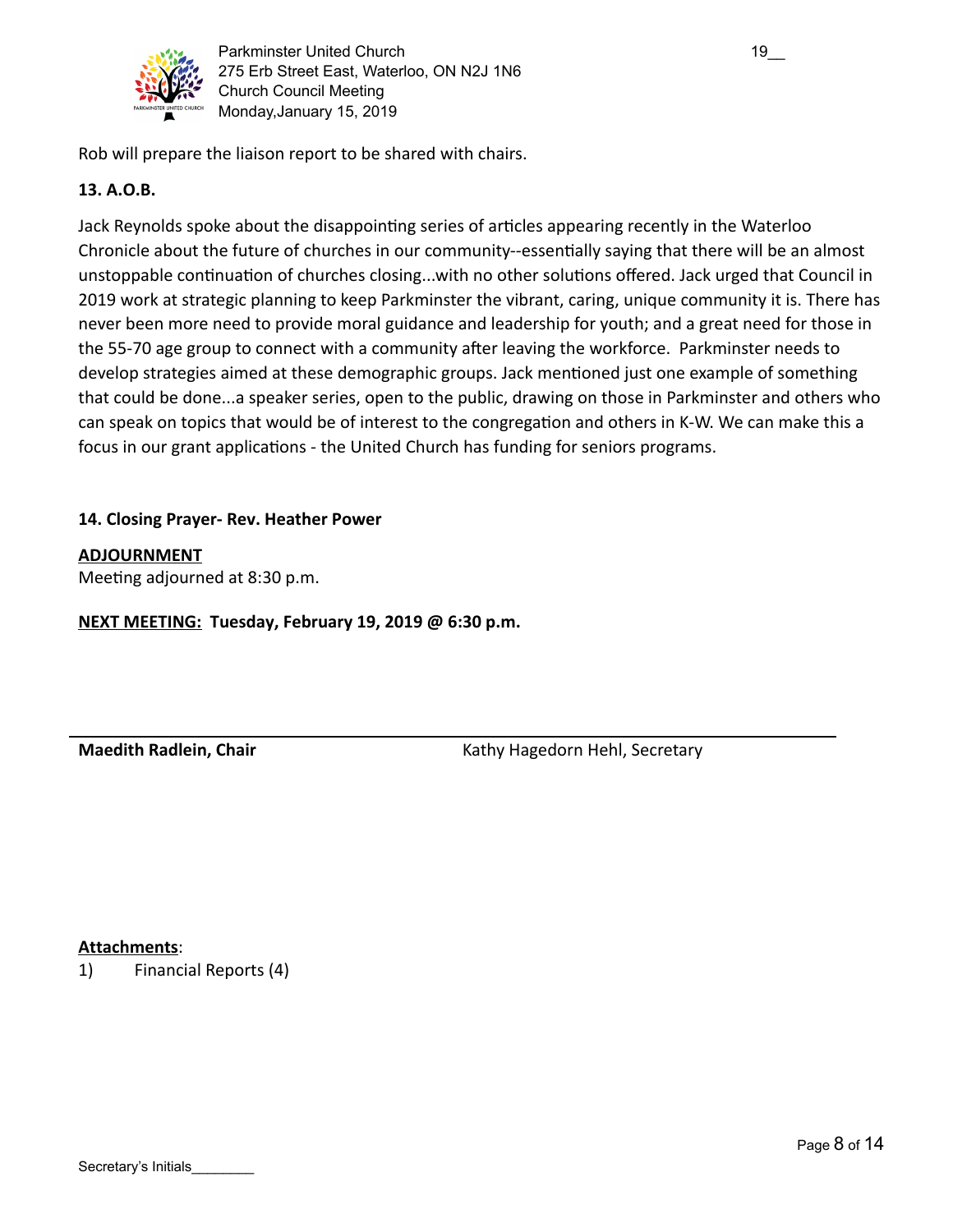

Parkminster United Church 19\_ 275 Erb Street East, Waterloo, ON N2J 1N6 Church Council Meeting Monday,January 15, 2019

# **Balance Sheet December 31, 2018**

|                                           |                                       |                                             |                                            |                                  | Dec 31,<br>18 |
|-------------------------------------------|---------------------------------------|---------------------------------------------|--------------------------------------------|----------------------------------|---------------|
| <b>ASSETS</b>                             |                                       |                                             |                                            |                                  |               |
|                                           | <b>Current Assets</b>                 |                                             |                                            |                                  |               |
|                                           |                                       | <b>Chequing/Savings</b>                     |                                            |                                  |               |
|                                           |                                       |                                             | <b>Chequing account</b>                    |                                  | 88,800        |
|                                           |                                       |                                             | <b>Savings account</b>                     |                                  | 24,204        |
|                                           |                                       | <b>Total Chequing/</b><br><b>Savings</b>    |                                            |                                  | 113,004       |
|                                           |                                       | <b>Other Current</b><br><b>Assets</b>       |                                            |                                  |               |
|                                           |                                       |                                             | <b>Short Term</b><br><b>Investments</b>    |                                  | 248,980       |
|                                           |                                       | <b>Total Other Current</b><br><b>Assets</b> |                                            |                                  | 248,980       |
|                                           | <b>Total Current</b><br><b>Assets</b> |                                             |                                            |                                  | 361,984       |
| <b>TOTAL ASSETS</b>                       |                                       |                                             |                                            |                                  | 361,984       |
| <b>LIABILITIES &amp;</b><br><b>EQUITY</b> |                                       |                                             |                                            |                                  |               |
|                                           | <b>Liabilities</b>                    |                                             |                                            |                                  |               |
|                                           |                                       | <b>Current Liabilities</b>                  |                                            |                                  |               |
|                                           |                                       |                                             | <b>Other Current</b><br><b>Liabilities</b> |                                  |               |
|                                           |                                       |                                             |                                            | <b>Accrued Expenses</b>          | 2,096         |
|                                           |                                       |                                             |                                            | Due to Benevolent Fund           | 6,992         |
|                                           |                                       |                                             |                                            | Due to Capital Fund              | 40,549        |
|                                           |                                       |                                             |                                            | Due to CE Fund                   | 752           |
|                                           |                                       |                                             |                                            | Due to G5 Refugee Group - Dabab  | 35,616        |
|                                           |                                       |                                             |                                            | Due to G5 Refugee Group - Mendo  | 33,379        |
|                                           |                                       |                                             |                                            | Due to G5 Refugee Grp - Abdulla  | 35,616        |
|                                           |                                       |                                             |                                            | Due to Labrinth Project          | 0             |
|                                           |                                       |                                             |                                            | Due to Memorial Fund             | 165           |
|                                           |                                       |                                             |                                            | Due to Outreach Fund             | 27,629        |
|                                           |                                       |                                             |                                            | Due to Parkminster Refugee Fund  | 31,845        |
|                                           |                                       |                                             |                                            | Due to SAH Refugee Grp-Abdoshsin | 34,511        |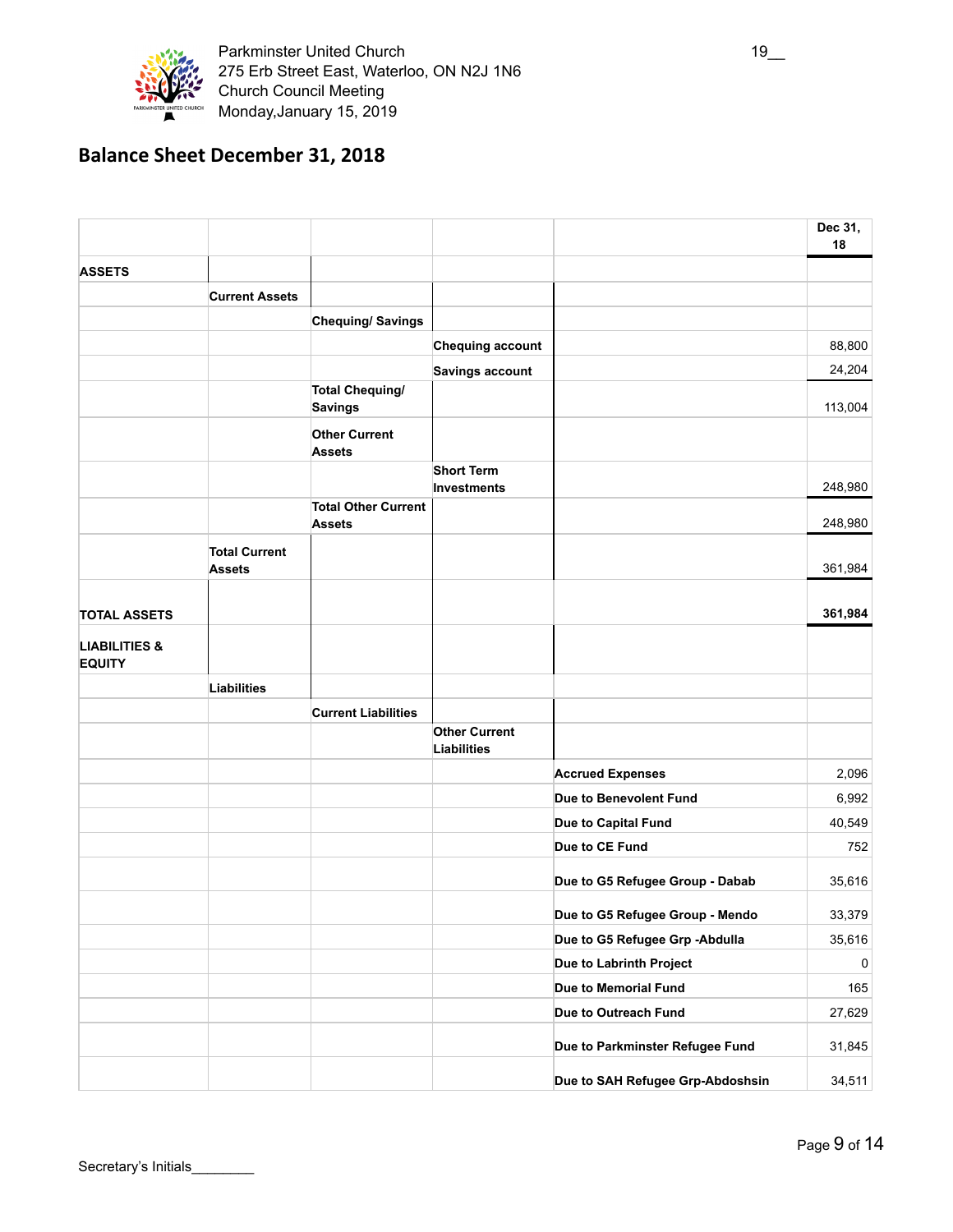

|                                                 |                          |                                             |                                                  | Dueto Parkmnstr Resettlement Fund | 23,377   |
|-------------------------------------------------|--------------------------|---------------------------------------------|--------------------------------------------------|-----------------------------------|----------|
|                                                 |                          |                                             |                                                  | <b>Extension Council loan</b>     | 14,930   |
|                                                 |                          |                                             |                                                  | <b>Faith Bonds</b>                | 12,000   |
|                                                 |                          |                                             |                                                  | <b>HST Payable</b>                | (2, 263) |
|                                                 |                          |                                             | <b>Total Other Current</b><br><b>Liabilities</b> |                                   | 297,194  |
|                                                 |                          | <b>Total Current</b><br>Liabilities         |                                                  |                                   | 297,194  |
|                                                 | <b>Total Liabilities</b> |                                             |                                                  |                                   | 297,194  |
|                                                 | <b>Equity</b>            |                                             |                                                  |                                   |          |
|                                                 |                          | Accumulated<br><b>Reserves</b>              |                                                  |                                   | 17,360   |
|                                                 |                          | Change in<br>Accumulated<br><b>Reserves</b> |                                                  |                                   | 49,415   |
|                                                 |                          | <b>Net Income</b>                           |                                                  |                                   | (1,986)  |
|                                                 | <b>Total Equity</b>      |                                             |                                                  |                                   | 64,789   |
| <b>TOTAL LIABILITIES &amp;</b><br><b>EQUITY</b> |                          |                                             |                                                  |                                   | 361,983  |

## **Revenue Statement 2018 vs 2017**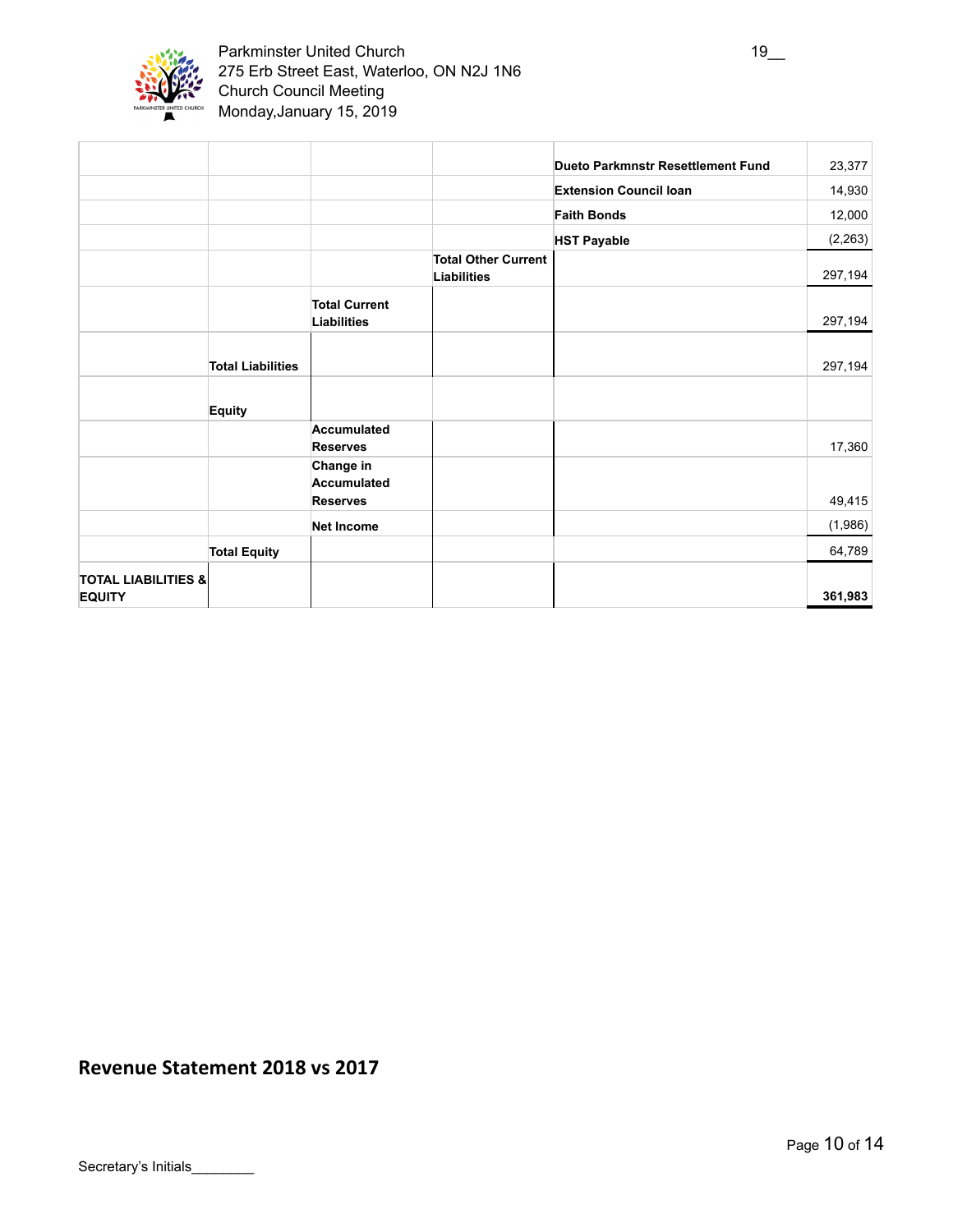

|            |                     |                      |                              | Jan -   | Jan - Dec |           |
|------------|---------------------|----------------------|------------------------------|---------|-----------|-----------|
|            |                     |                      |                              | Dec 18  | 17        | \$ Change |
|            |                     | Income               |                              |         |           |           |
|            |                     |                      | <b>Endowment Fund</b>        |         |           |           |
|            |                     |                      | <b>Transfer</b>              | 9,253   | 21,714    | (12, 461) |
|            |                     |                      | Offerings                    | 287,239 | 289,863   | (2,624)   |
|            |                     |                      | Other Income                 | 15,112  | 18,993    | (3,881)   |
|            |                     |                      | Rental Income                | 18,774  | 15,059    | 3,715     |
|            |                     |                      | <b>Special Events</b>        | 5,961   | 10,610    | (4,649)   |
|            |                     | <b>Total Income</b>  |                              | 336,339 | 356,239   | (19,900)  |
|            |                     | Cost of Goods        |                              |         |           |           |
|            |                     | Sold                 |                              |         |           |           |
|            |                     |                      | <b>Event Expenses</b>        | 11,918  | 11,584    | 334       |
|            |                     | <b>Total COGS</b>    |                              | 11,918  | 11,584    | 334       |
|            | <b>Gross Profit</b> |                      |                              | 324,421 | 344,655   | (20, 234) |
|            |                     | Expense              |                              |         |           |           |
|            |                     |                      | <b>Facilities</b>            | 20,812  | 19,715    | 1,097     |
|            |                     |                      | <b>Ministry Expenses</b>     | 13,743  | 14,882    | (1, 139)  |
|            |                     |                      | Office and                   |         |           |           |
|            |                     |                      | Administration               | 15,910  | 23,106    | (7, 196)  |
|            |                     |                      | <b>Other Expenses</b>        | 1,099   | 13,268    | (12, 169) |
|            |                     |                      | Presbytery Fees              | 11,477  | 10,288    | 1,189     |
|            |                     |                      | <b>Salaries and Benefits</b> | 263,366 | 246,845   | 16,521    |
|            |                     | <b>Total Expense</b> |                              | 326,407 | 328,104   | (1,697)   |
| Net Income |                     |                      |                              | (1,986) | 16,551    | (18, 537) |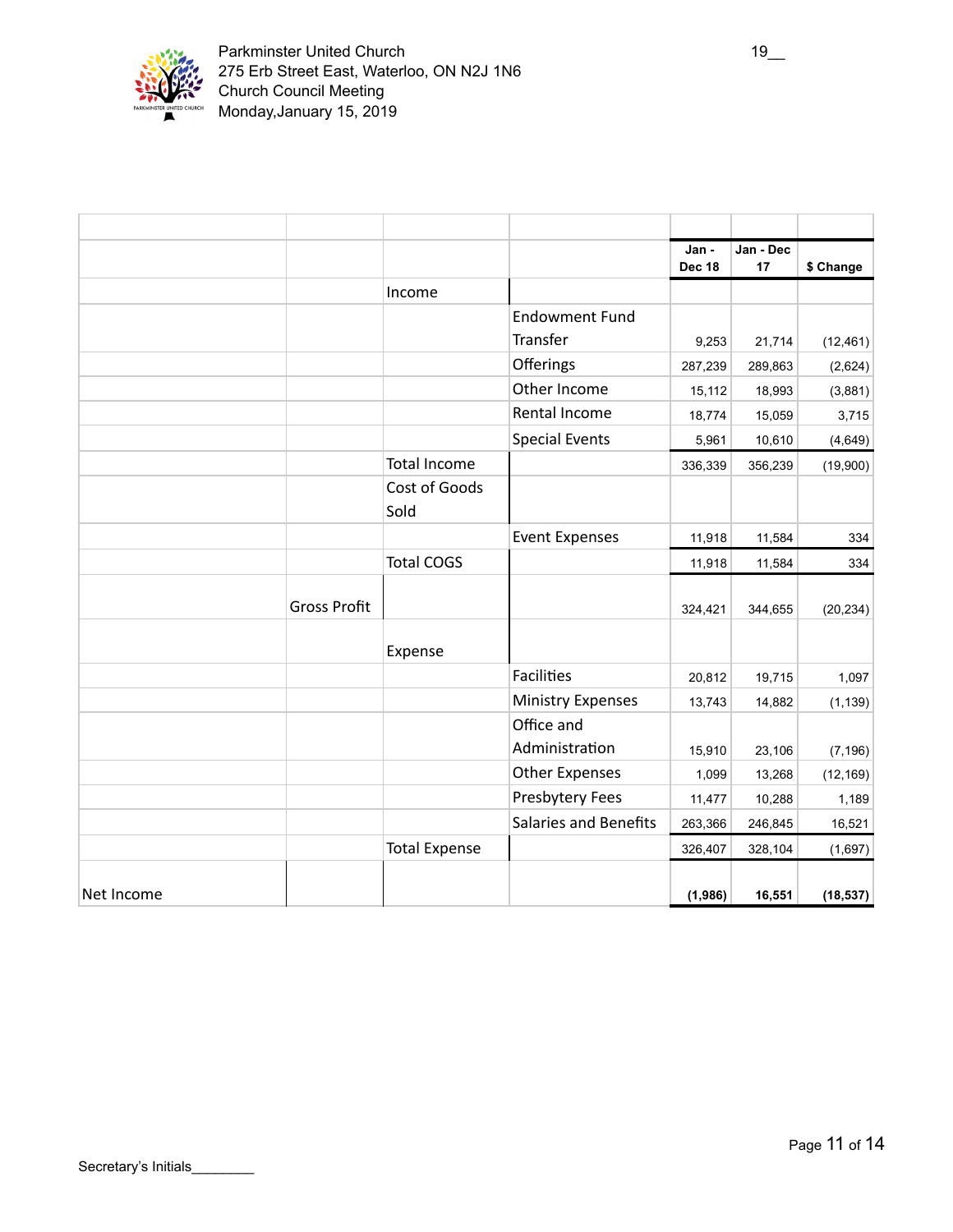

# **Revenue Statement 2018 vs Budget**

|            |        |                      |                              | Jan - Dec |               | \$ Over       | $%$ of        |
|------------|--------|----------------------|------------------------------|-----------|---------------|---------------|---------------|
|            |        |                      |                              | 18        | <b>Budget</b> | <b>Budget</b> | <b>Budget</b> |
|            |        | Income               |                              |           |               |               |               |
|            |        |                      | <b>Endowment Fund</b>        |           |               |               |               |
|            |        |                      | Transfer                     | 9,253     | 2,900         | 6,353         | 319%          |
|            |        |                      | Offerings                    | 287,239   | 300,000       | (12, 761)     | 96%           |
|            |        |                      | Other Income                 | 15,112    | 15,000        | 112           | 101%          |
|            |        |                      | Rental Income                | 18,774    | 15,000        | 3,774         | 125%          |
|            |        |                      | <b>Special Events</b>        | 5,961     | 9,400         | (3, 439)      | 63%           |
|            |        | <b>Total Income</b>  |                              | 336,339   | 342,300       | (5,961)       | 98%           |
|            |        |                      |                              |           |               |               |               |
|            |        | Cost of Goods Sold   |                              |           |               |               |               |
|            |        |                      | <b>Event Expenses</b>        | 11,918    | 8,410         | 3,508         | 142%          |
|            |        | <b>Total COGS</b>    |                              | 11,918    | 8,410         | 3,508         | 142%          |
|            | Gross  |                      |                              |           |               |               |               |
|            | Profit |                      |                              | 324,421   | 333,890       | (9,469)       | 97%           |
|            |        |                      |                              |           |               |               |               |
|            |        | Expense              |                              |           |               |               |               |
|            |        |                      | <b>Facilities</b>            | 20,812    | 21,120        | (308)         | 99%           |
|            |        |                      | <b>Ministry Expenses</b>     | 13,743    | 16,550        | (2,807)       | 83%           |
|            |        |                      | Office and                   |           |               |               |               |
|            |        |                      | Administration               | 15,910    | 16,820        | (910)         | 95%           |
|            |        |                      | <b>Other Expenses</b>        | 1,099     | 1,200         | (101)         | 92%           |
|            |        |                      | Presbytery Fees              | 11,477    | 11,000        | 477           | 104%          |
|            |        |                      | <b>Salaries and Benefits</b> | 263,366   | 270,100       | (6, 734)      | 98%           |
|            |        | <b>Total Expense</b> |                              | 326,407   | 336,790       | (10, 383)     | 97%           |
|            |        |                      |                              |           |               |               |               |
| Net Income |        |                      |                              | (1,986)   | (2,900)       | 914           | 68%           |

# **2019 Budget**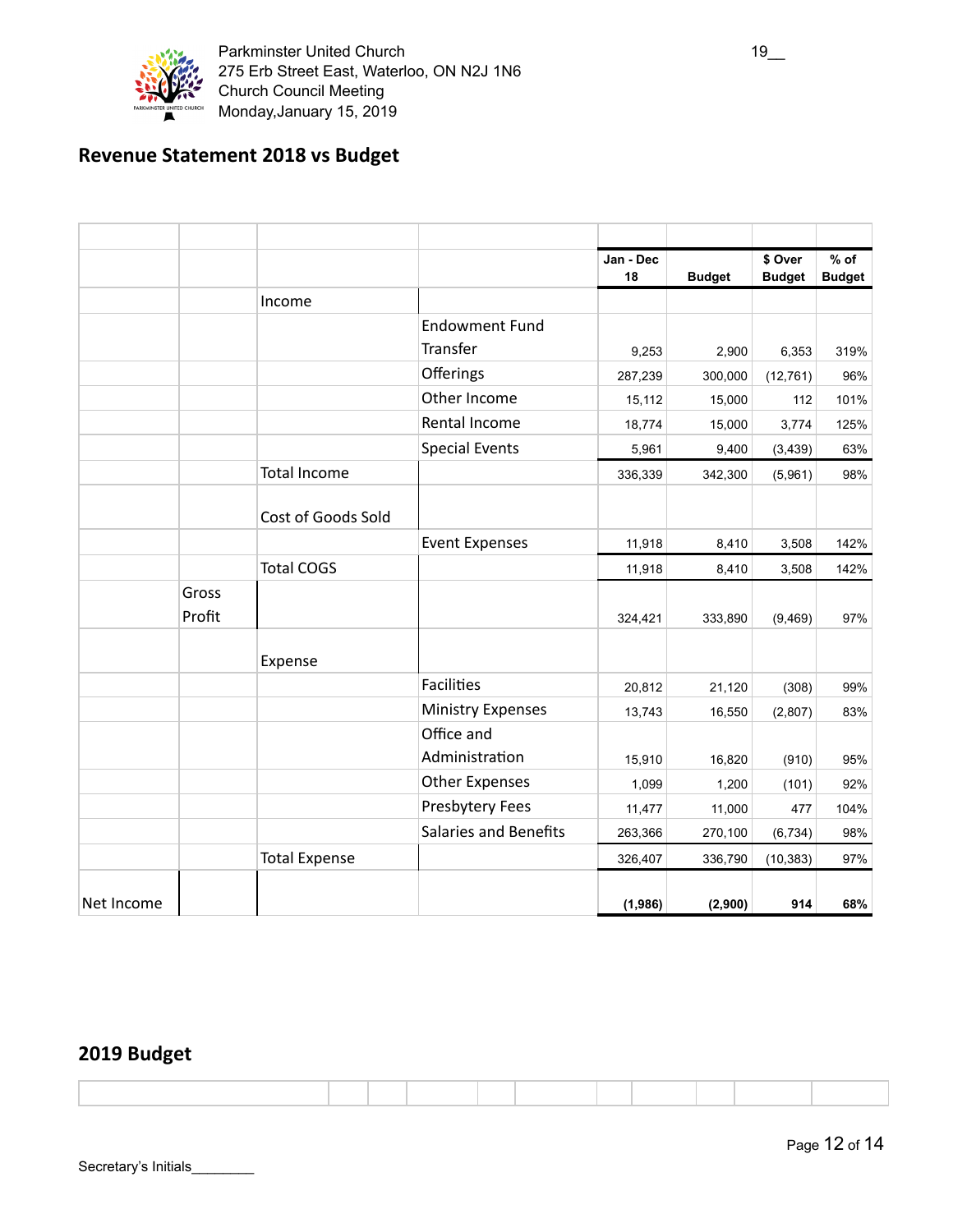

| <b>2018 STATEMENT OF</b><br><b>REVENUES AND</b><br><b>EXPENSES &amp; PROPOSED</b><br>2019 BUDGET |                                                              |               |                          |               |                       |
|--------------------------------------------------------------------------------------------------|--------------------------------------------------------------|---------------|--------------------------|---------------|-----------------------|
|                                                                                                  |                                                              |               |                          |               |                       |
|                                                                                                  |                                                              |               |                          |               |                       |
|                                                                                                  | For the<br>year<br>ending<br><b>Decembe</b><br>r 31,<br>2018 |               |                          |               |                       |
|                                                                                                  | 2018                                                         | 2018          |                          | 2017          | 2019                  |
|                                                                                                  | <b>Actual</b>                                                | <b>Budget</b> | <b>Better</b><br>(Worse) | <b>Actual</b> | <b>Budget</b>         |
|                                                                                                  |                                                              |               |                          |               |                       |
| Offerings                                                                                        | \$<br>287,239                                                | \$300,000     | S<br>(18, 311)           |               | $$289,863$ $$290,000$ |
| <b>Special Events</b>                                                                            | 5,961                                                        | 9,400         | (3, 439)                 | 10,610        | 10,800                |
| Rental Income                                                                                    | 18,774                                                       | 15,000        | 3,774                    | 15,059        | 18,000                |
| <b>Other Revenue</b>                                                                             | 15,112                                                       | 15,000        | 112                      | 18,993        | 7,000                 |
|                                                                                                  | 327,086                                                      | 339,400       | (17, 864)                | 334,524       | 325,800               |
|                                                                                                  |                                                              |               |                          |               |                       |
| <b>Event Expenses</b>                                                                            | 11,918                                                       | 8,410         | 3,385                    | 11,584        | 5,000                 |
| <b>Net Optg Revenue</b>                                                                          | 315,168                                                      | 330,990       | (21, 249)                | 322,940       | 320,800               |
| Salaries and benefits                                                                            | 263,366                                                      | 270,100       | (6,997)                  | 246,845       | 282,500               |
| Ministry                                                                                         | 13,743                                                       | 16,550        | 2,789                    | 14,882        | 14,000                |
| <b>Presbytery Assessment</b>                                                                     | 11,477                                                       | 11,000        | 1,173                    | 10,288        | 12,500                |
| <b>Facilities</b>                                                                                | 20,812                                                       | 21,120        | 1,682                    | 19,715        | 21,000                |
| Office/Other(Min's Move)                                                                         | 17,009                                                       | 18,020        | 1,131                    | 36,374        | 18,000                |
| Total                                                                                            | 326,407                                                      | 336,790       | 13,771                   | 328,106       | 348,000               |
|                                                                                                  |                                                              |               |                          |               |                       |